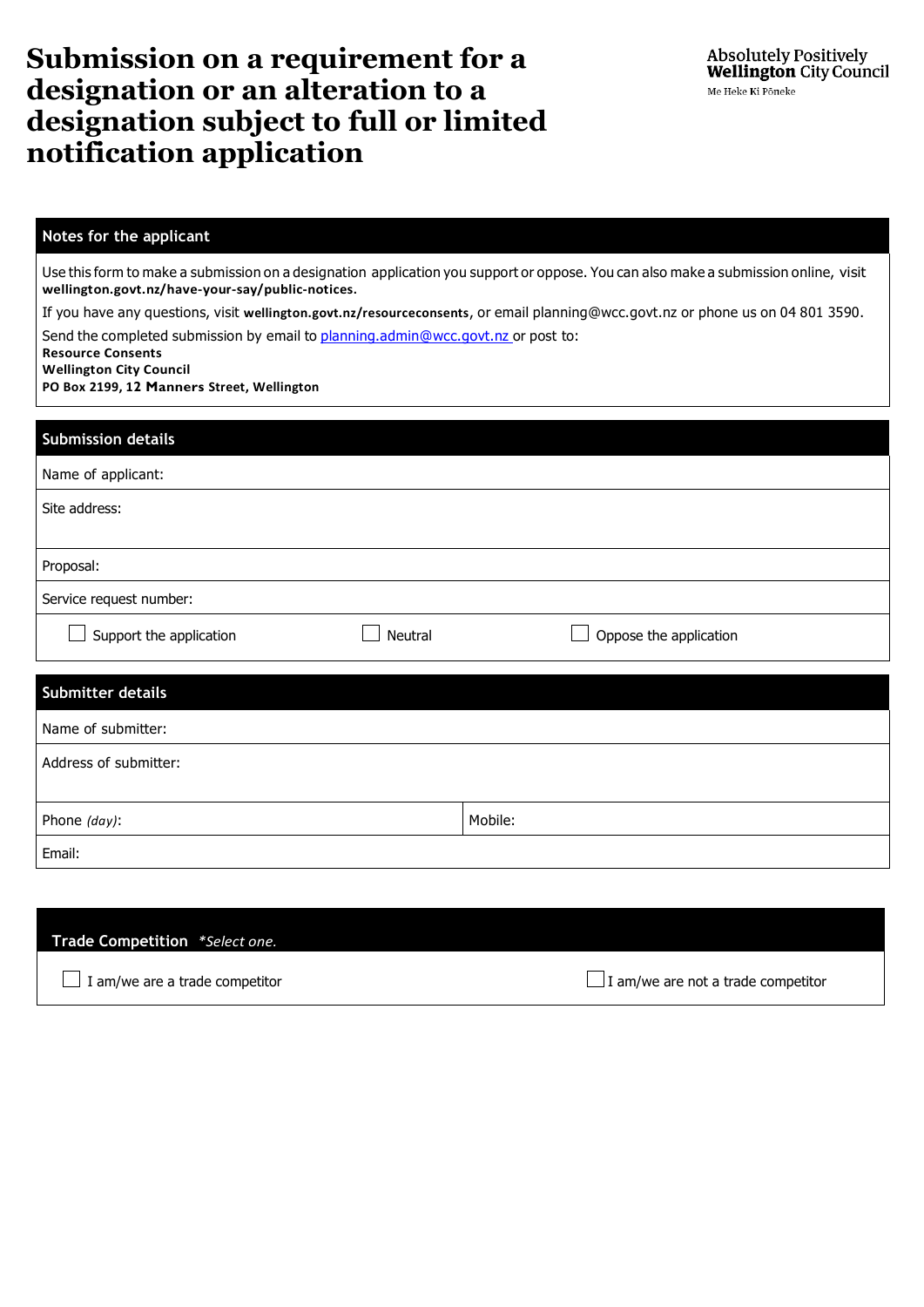## **Submission statements** *(use additional pages if required)*

 $\Box$  I/we support the aspects of the application  $\Box$  I/we oppose the aspects of the application

Please write in more detail: